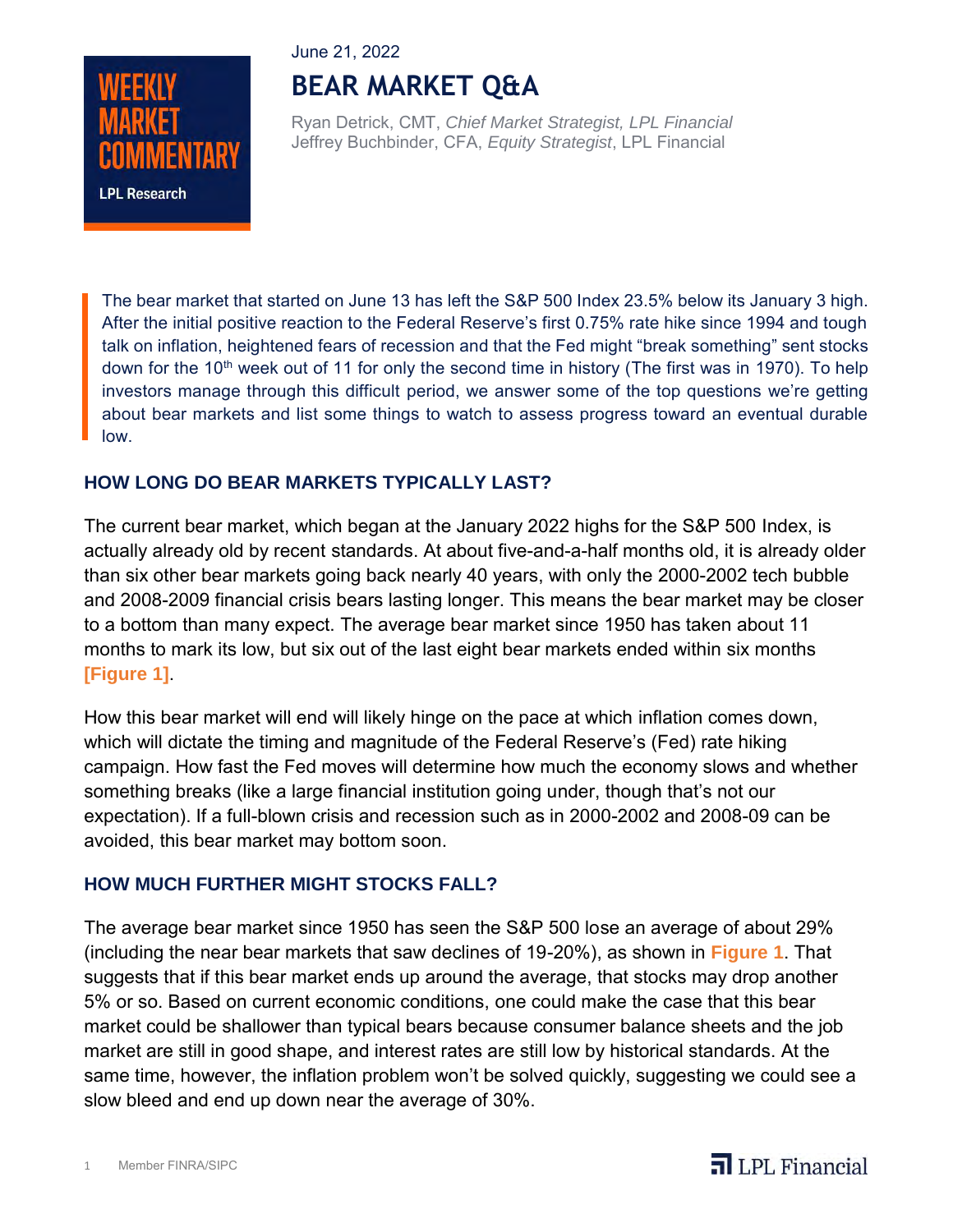#### BEAR MARKETS TYPICALLY LAST LESS THAN A YEAR

S&P 500 Index Bear (And Near Bear) Markets (WWII - Current)

| <b>Start Date</b> | <b>End Date</b> | <b>Months</b> | S&P 500 Change |
|-------------------|-----------------|---------------|----------------|
| 5/29/1946         | 5/19/1947       | 11.7          | (28.5%)        |
| 6/15/1948         | 6/13/1949       | 11.9          | (20.6%)        |
| 8/2/1956          | 10/22/1957      | 14.7          | $(21.6\%)$     |
| 12/12/1961        | 6/26/1962       | 6.4           | $(28.0\%)$     |
| 2/9/1966          | 10/7/1966       | 7.9           | $(22.2\%)$     |
| 11/29/1968        | 5/26/1970       | 17.9          | $(36.1\%)$     |
| 1/11/1973         | 10/3/1974       | 20.7          | $(48.2\%)$     |
| 9/21/1976         | 3/6/1978        | 17.5          | $(19.4\%)$     |
| 11/28/1980        | 8/12/1982       | 20.4          | $(27.1\%)$     |
| 8/25/1987         | 12/4/1987       | 3.3           | (33.5%)        |
| 7/16/1990         | 10/11/1990      | 2.9           | $(19.9\%)$     |
| 7/17/1998         | 8/31/1998       | 1.5           | $(19.3\%)$     |
| 3/24/2000         | 10/9/2002       | 30.5          | $(49.1\%)$     |
| 10/9/2007         | 3/9/2009        | 17.0          | $(56.8\%)$     |
| 4/29/2011         | 10/3/2011       | 5.2           | $(19.4\%)$     |
| 9/20/2018         | 12/24/2018      | 3.1           | $(19.8\%)$     |
| 2/19/2020         | 3/23/2020       | 1.1           | $(33.9\%)$     |
| 1/3/2022          | 6/15/2022       | $5.5*$        | $(22.9\%)$     |
|                   | Average         | 11.1          | $(29.2\%)$     |
|                   | Median          | 9.8           | $(25.0\%)$     |

\*2022 bear market has not ended yet.

Source: LPL Research, FactSet 06/16/2022

All indexes are unmanaged and cannot be invested into directly.

Past performance is no guarantee of future results.

The modern design of the S&P 500 stock index was first launched in 1957.

Looking back at bear markets throughout history, a key determining factor of where the declines ended has been whether the U.S. economy goes into recession. With a recession, bear market declines have averaged 35%. Without, they've averaged 24%, close to where the S&P 500 is now. LPL Research puts roughly 50% odds of recession in the next 12 to 18 months, and sees a mild recession if we get one, while the market has already priced in about a 70% chance of recession. As a result, the LPL Research Strategic and Tactical Asset Allocation Committee remains comfortable with 62% equities for the typical 60/40 portfolio and is considering adding to equities on weakness.

# **HOW DOES THE BULL MARKET THAT JUST ENDED COMPARE TO HISTORY?**

This bull market that just ended last week was short but powerful. It lasted only 21 months from the March 2020 lows through the January 2022 peak, checking in as the shortest bull market since WWII **[Figure 2]**. However, this bull was also the quickest to ever double, achieving that feat in just five months on August 16, 2020.

# $\overline{\mathbf{d}}$  LPL Financial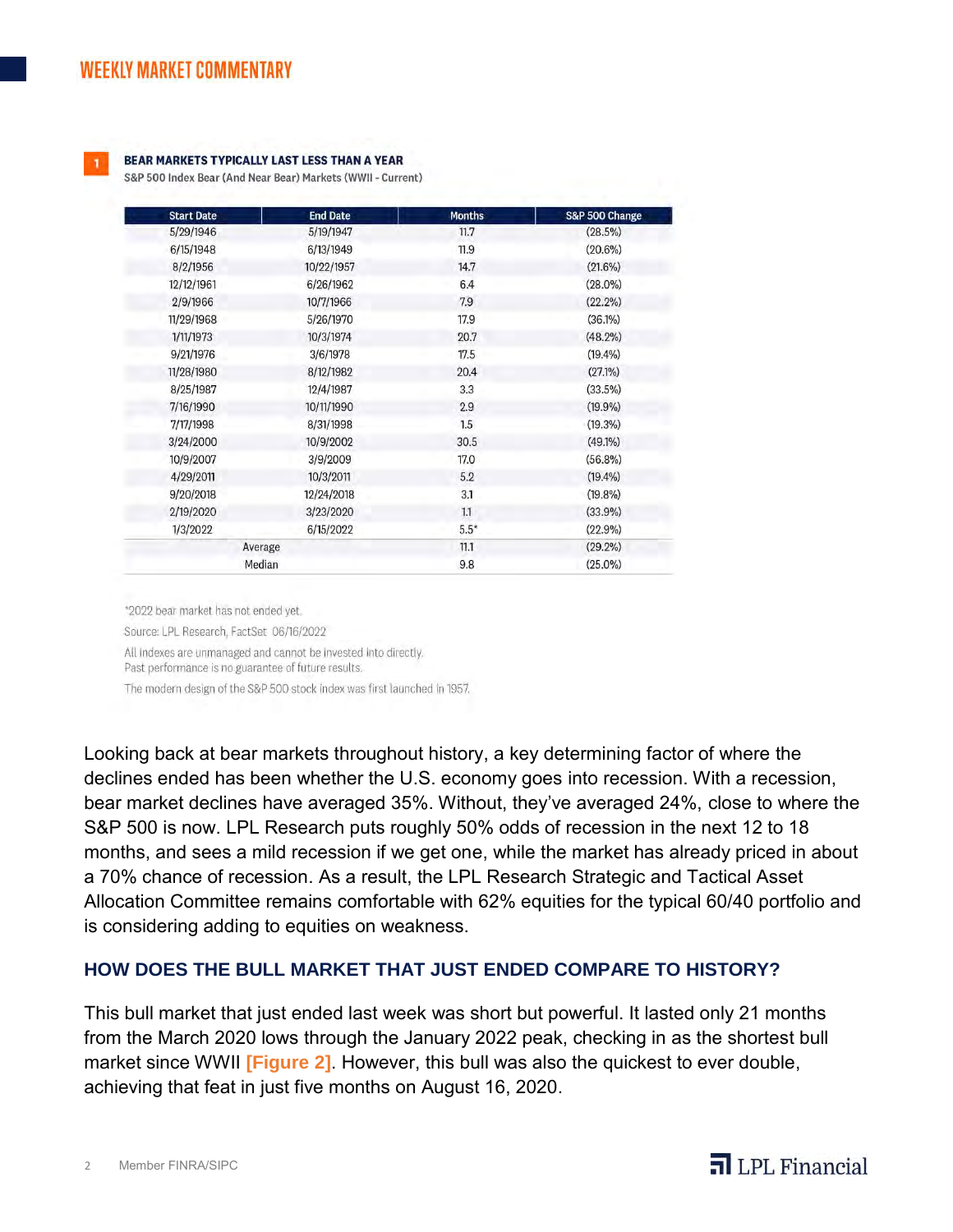While the losses experienced this year are painful, some perspective on where we came from may be helpful. Off the pandemic lows in March 2020, the S&P 500 rose 114% in less than two years before pulling back 23-24%. The index is still up 64% off its pandemic lows after this year's decline, with a total return of 70% including dividends.

THIS WAS A VERY OUICK BULL MARKET

S&P 500 Index Bull Markets (WWII - Current)

| <b>End Date</b> | S&P 500 Change | <b>Length of Time (Months)</b> |
|-----------------|----------------|--------------------------------|
| 6/15/1948       | 20.8%          | 20.5                           |
| 8/2/1956        | 267.1%         | 86.0                           |
| 12/12/1961      | 86.4%          | 50.4                           |
| 2/9/1966        | 79.8%          | 44.1                           |
| 11/29/1968      | 48.0%          | 26.1                           |
| 1/11/1973       | 73.5%          | 32.0                           |
| 11/28/1980      | 125.6%         | 74.0                           |
| 8/25/1987       | 228.8%         | 60.0                           |
| 7/16/1990       | 64.4%          | 31.0                           |
| 3/24/2000       | 417.8%         | 114.0                          |
| 10/9/2007       | 101.5%         | 60.0                           |
| 2/19/2020       | 400.5%         | 131.5                          |
| 1/3/2022        | 114.4%         | 21.4                           |
| Average         | 156.0%         | 57.8                           |
|                 | 101.5%         | 50.4                           |
|                 | Median         |                                |

Source: LPL Research, FactSet 06/16/2022

All indexes are unmanaged and cannot be invested into directly. Past performance is no guarantee of future results.

# **HOW HAVE STOCKS HISTORICALLY DONE AFTER ENTERING BEAR MARKETS?**

After the S&P 500 has entered a bear market, stocks have historically done pretty well, up an average of nearly 15% a year later with an even better median gain of 23.8% **[Figure 3]**. Those gains would be much better if not for the 1973-74 recession, the dotcom bust in 2000, and the 2008-09 financial crisis. An economy like any of these over the next year is very unlikely in our view, so we believe the likelihood that stocks are much higher a year from now is high. That doesn't mean stocks can't go down further in the short term, and forming a bottom could easily take a good chunk of the summer (any longer than that would surprise us). But for long-term investors, especially those who have invested relatively conservatively, it means an attractive opportunity may be developing.

# $\overline{\mathbf{a}}$  LPL Financial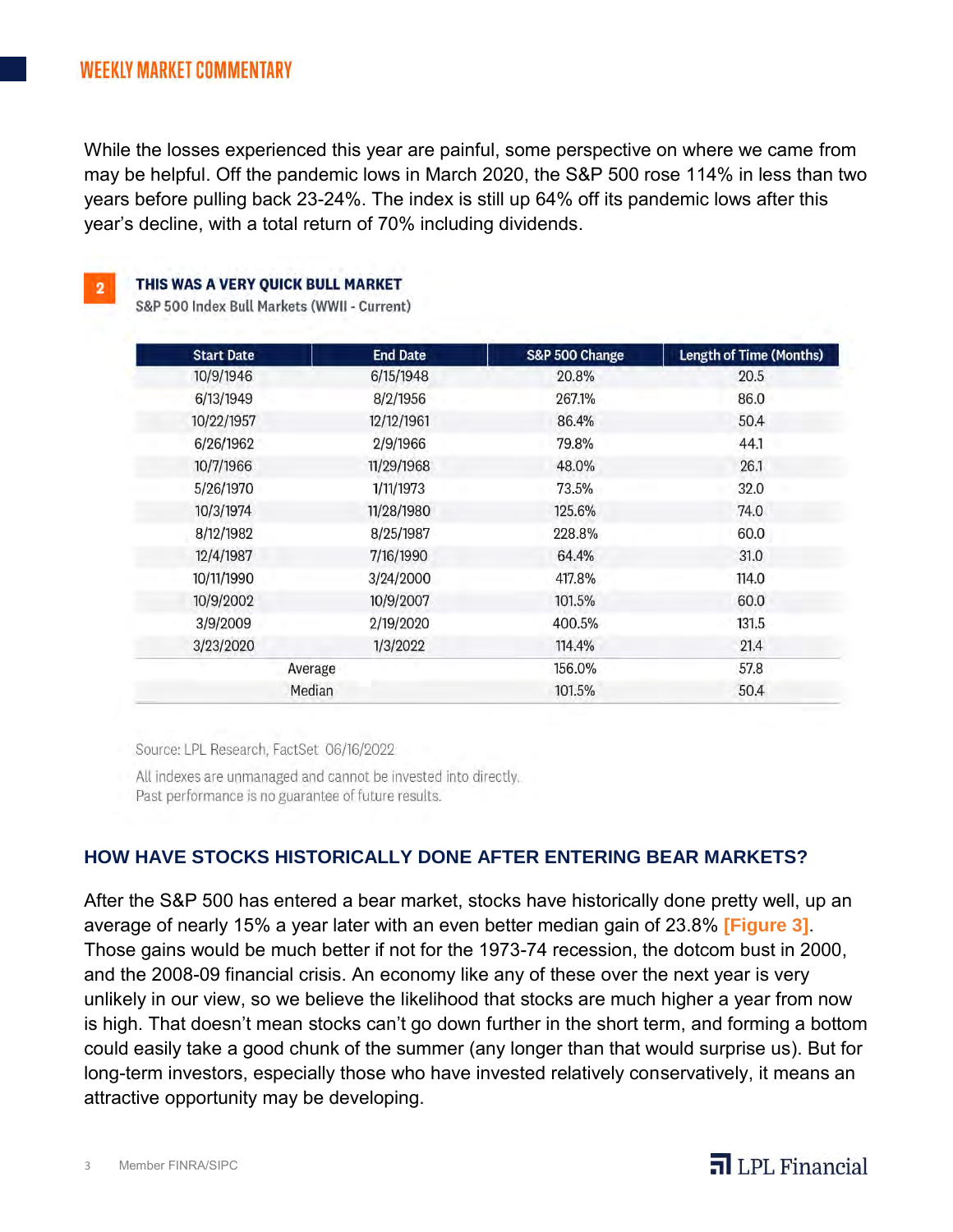

### STOCKS HAVE DONE WELL HISTORICALLY AFTER BEAR MARKETS BEGIN

S&P 500 Index Performance After Entering A Bear Market (1950 - Current)

|                                          |                                                    | S&P 500 Index Returns |                 |           |
|------------------------------------------|----------------------------------------------------|-----------------------|-----------------|-----------|
| <b>Date Bear</b><br><b>Market Starts</b> | <b>Trading Days To Enter</b><br><b>Bear Market</b> | 3 Months              | <b>6 Months</b> | 12 Months |
| 10/21/1957                               | 305                                                | 5.2%                  | 9.3%            | 31.0%     |
| 5/28/1962                                | 115                                                | 7.3%                  | 11.2%           | 26.1%     |
| 8/29/1966                                | 139                                                | 7.9%                  | 17.6%           | 24.6%     |
| 1/29/1970                                | 288                                                | $-4.9%$               | $-8.9%$         | 10.7%     |
| 11/27/1973                               | 221                                                | 0.7%                  | $-9.2%$         | $-28.1%$  |
| 2/22/1982                                | 310                                                | 3.0%                  | 1.3%            | 32.1%     |
| 10/19/1987                               | 38                                                 | 10.9%                 | 14.7%           | 22.9%     |
| 3/12/2001                                | 242                                                | 6.3%                  | $-7.4%$         | $-1.2%$   |
| 7/9/2008                                 | 188                                                | $-20.0%$              | $-27.2%$        | $-29.1%$  |
| 3/12/2020                                | 16                                                 | 21.0%                 | 34.6%           | 59.0%     |
| 6/13/2022                                | 115                                                | ?                     | ?               | ?         |
| Average                                  |                                                    | 3.8%                  | 3.6%            | 14.8%     |
| Median                                   |                                                    | 5.8%                  | 5.3%            | 23.8%     |

Source: LPL Research, FactSet 06/16/22

All indexes are unmanaged and cannot be invested into directly. Past performance is no guarantee of future results.

Performance back to 1950 incorporates the performance of predecessor index, the S&P 90. Bear markets defined as more than 20% declines from prior highs based on closing prices.

## **HOW LONG DOES IT TYPICALLY TAKE TO RECOVER BEAR MARKET LOSSES?**

Stocks have staged some quick recoveries from bear market lows in the past. The average bear market takes about 19 months to get back all of its losses, but shallower bears—those when the S&P 500 falls less than 25%— bounce back faster. As shown in **Figure 4**, recoveries from bear markets that are down less than 25% take an average of just seven months to recover, while those down more than 25% (for an average decline of 39.1%) take 27 months, or over two years on average, to get back to the prior highs. Lastly, stocks have recently recovered much more quickly, at only four and five months to recover losses from the last three bear markets.

We think this bear market has more in common with the less severe bear markets and therefore believe it's reasonable to suggest this bear market may be erased in less than a year.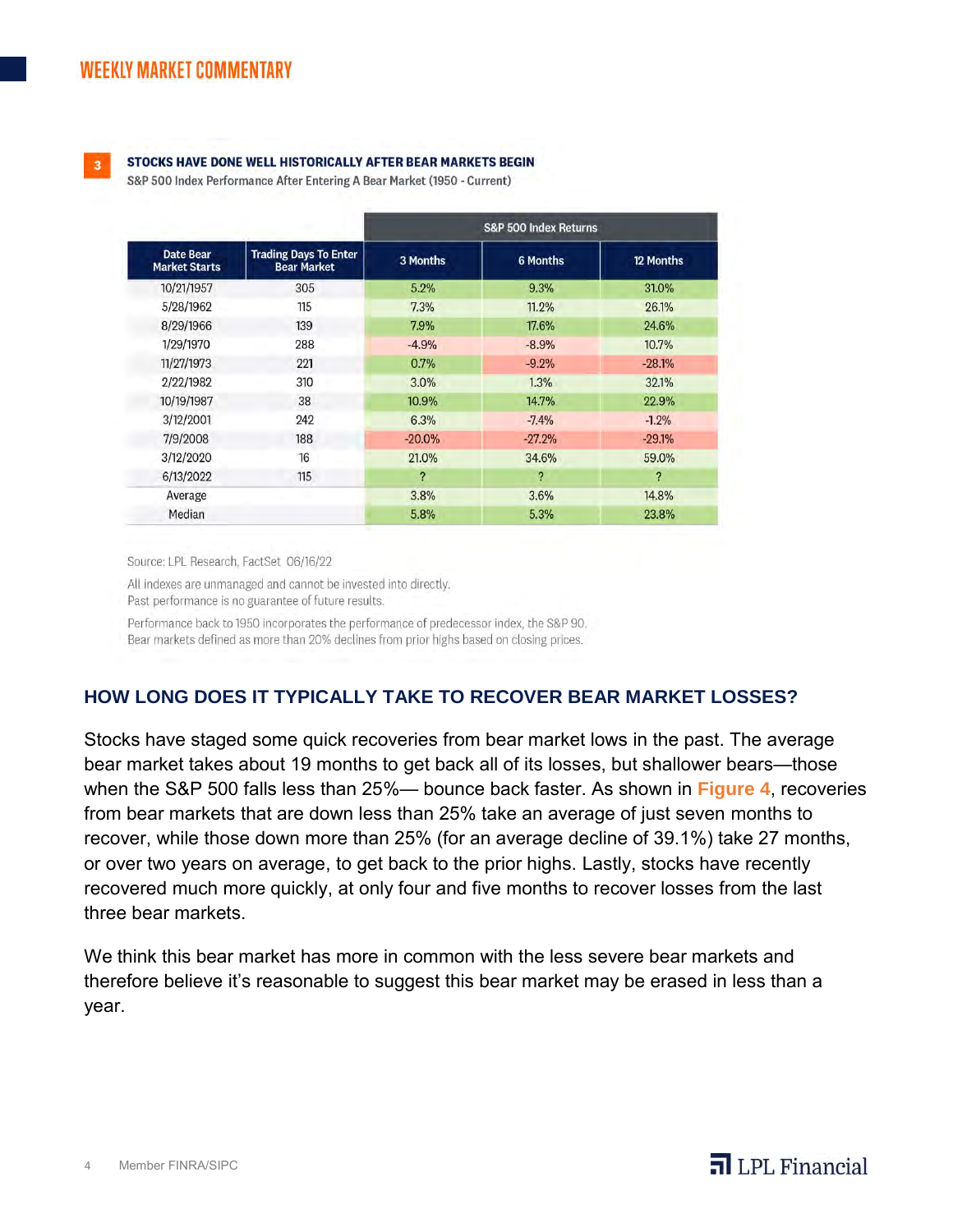

### RECOVERIES FROM SHALLOWER BEAR MARKETS TEND TO TAKE LESS THAN A YEAR

S&P 500 Index Length To Recover From A Bear Or Near Bear Market

| <b>Month of Peak</b> | <b>Month of Low</b>         | <b>Length of Bear</b><br>(Months) | % Decline | <b>Length of Recovery</b><br>(Months) |
|----------------------|-----------------------------|-----------------------------------|-----------|---------------------------------------|
| 8/2/1956             | 10/22/1957                  | 15                                | $-21.6%$  | 11                                    |
| 12/12/1961           | 6/26/1962                   | 6                                 | $-28.0%$  | 14                                    |
| 2/9/1966             | 10/7/1966                   | 8                                 | $-22.2%$  | 7                                     |
| 11/29/1968           | 5/26/1970                   | 18                                | $-36.1%$  | 21                                    |
| 1/11/1973            | 10/3/1974                   | 21                                | $-48.2%$  | 69                                    |
| 9/21/1976            | 3/6/1978                    | 17                                | $-19.4%$  | 17                                    |
| 11/28/1980           | 8/12/1982                   | 20                                | $-27.1%$  | 3                                     |
| 8/25/1987            | 12/4/1987                   | 3                                 | $-33.5%$  | 20                                    |
| 7/16/1990            | 10/11/1990                  | 3                                 | $-19.9%$  | $\overline{4}$                        |
| 7/17/1998            | 8/31/1998                   |                                   | $-19.3%$  | 3                                     |
| 3/24/2000            | 10/9/2002                   | 31                                | $-49.1%$  | 56                                    |
| 10/9/2007            | 3/9/2009                    | 17                                | $-56.8%$  | 49                                    |
| 4/29/2011            | 10/3/2011                   | 5                                 | $-19.4%$  | 4                                     |
| 9/20/2018            | 12/24/2018                  | 3                                 | $-19.8%$  |                                       |
| 2/19/2020            | 3/23/2020                   |                                   | $-33.9%$  | 5                                     |
|                      | <b>All Bear Markets</b>     | 11                                | $-30.3%$  | 19                                    |
|                      | If Bear Is Worse Than -25%  | 14                                | $-39.1%$  | 27                                    |
|                      | If Bear Is Better Than -25% | 7                                 | $-20.2%$  | 7                                     |

Source: LPL Research, FactSet 06/16/2022 (Priced at 2pm ET)

All indexes are unmanaged and cannot be invested into directly.

Past performance is no guarantee of future results.

The modern design of the S&P 500 stock index was first launched in 1957.

Performance back to 1950 incorporates the performance of predecessor index, the S&P 90.

## **ARE VALUATIONS LOW ENOUGH TO HELP STOCKS FIND A FLOOR?**

The simple answer here is it depends. With the S&P 500 at a price-to-earnings ratio (P/E) of 15.5 based on the consensus S&P 500 earnings per share (EPS) estimate for the next 12 months, valuations for U.S. large cap stocks are only slightly below the 30-year average **[Figure 5]**. Reasonable beats expensive, but historically bear market lows have been accompanied by P/Es below 15.

However, if we move down the market cap spectrum, we find the S&P 600 Index of small cap stocks trading at 11 times next 12 months EPS, well below its long-term average of 16.5. International markets, which have suffered almost as much as U.S. stocks, enjoy attractive valuations at P/Es of 11-12 for developed and emerging markets, based on the MSCI indexes.

# $\overline{\mathbf{d}}$  LPL Financial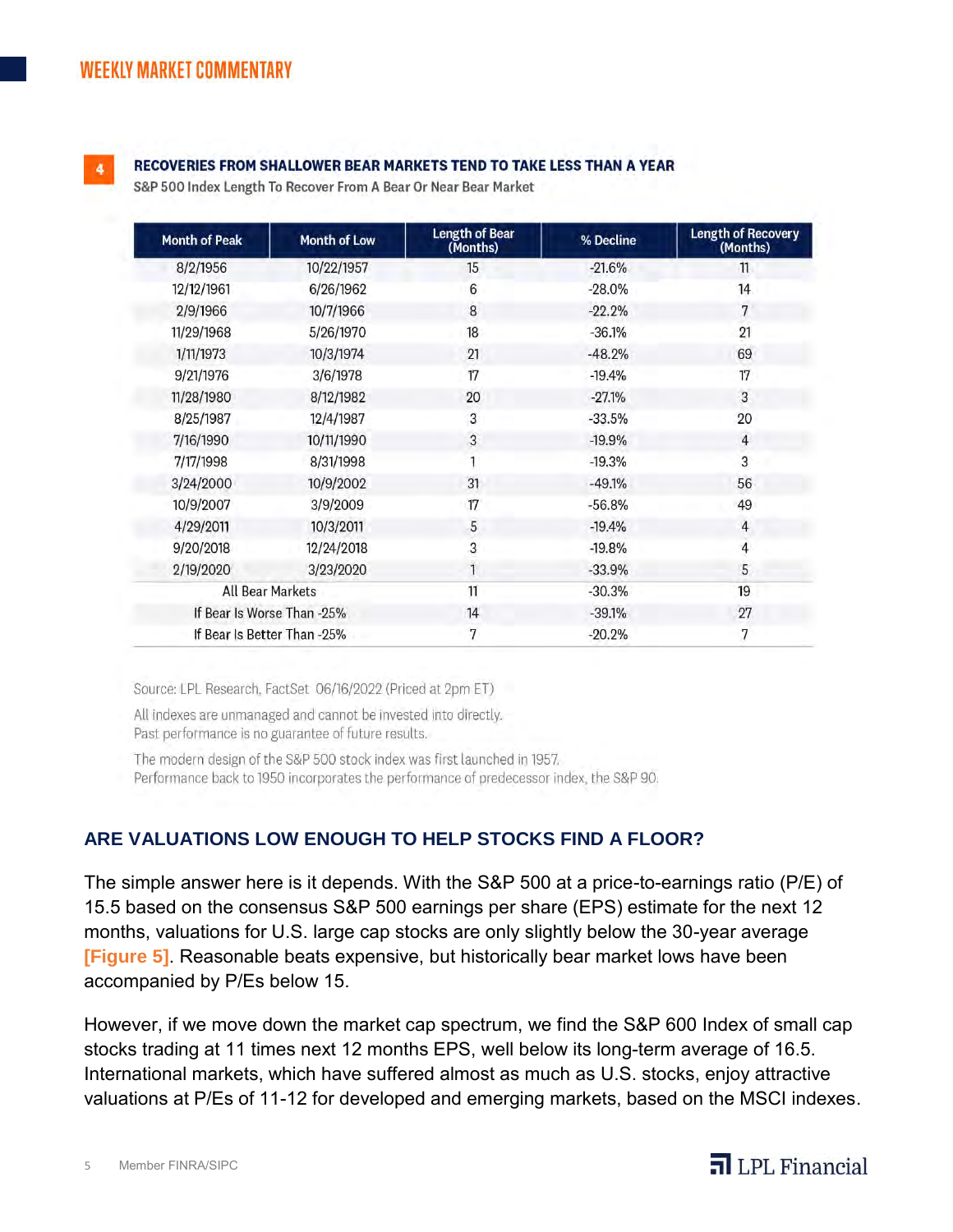

Source: LPL Research, FactSet 06/16/22

Indexes are unmanaged and may not be invested in directly.

Estimates may not develop as predicted.

The PE ratio (price-to-earnings ratio) is a measure of the price paid for a share relative to the annual net income or profit earned by the firm per share.

Forward Price to Earnings is a measure of the price-to-earnings ratio (P/E) using forecasted earnings for the P/E calculation. While the earnings used are just an estimate and are not as reliable as current earnings data, there is still benefit in estimated P/E analysis.

Looking at valuations another way, relative to Treasury yields, stocks are more attractively valued than historical averages. The equity risk premium (ERP, or the earnings yield minus the 10-year Treasury yield) is 2.5%, above the long-term average below one percent (earnings yield is simply the earnings-to-price ratio). A higher ERP means stock valuations are attractive relative to bonds despite higher interest rates.

# **WHAT SIGNALS ARE YOU WATCHING TO SUGGEST LOWS ARE IN?**

Stocks have been unable to stage even the most modest of bear market rallies in recent months, despite extreme oversold conditions. We believe that technical damage of this magnitude is likely to take time to repair and that the chances of "V-shaped recovery" so common in the era of quantitative easing are much less likely than in recent history.

# $\overline{\mathbf{d}}$  LPL Financial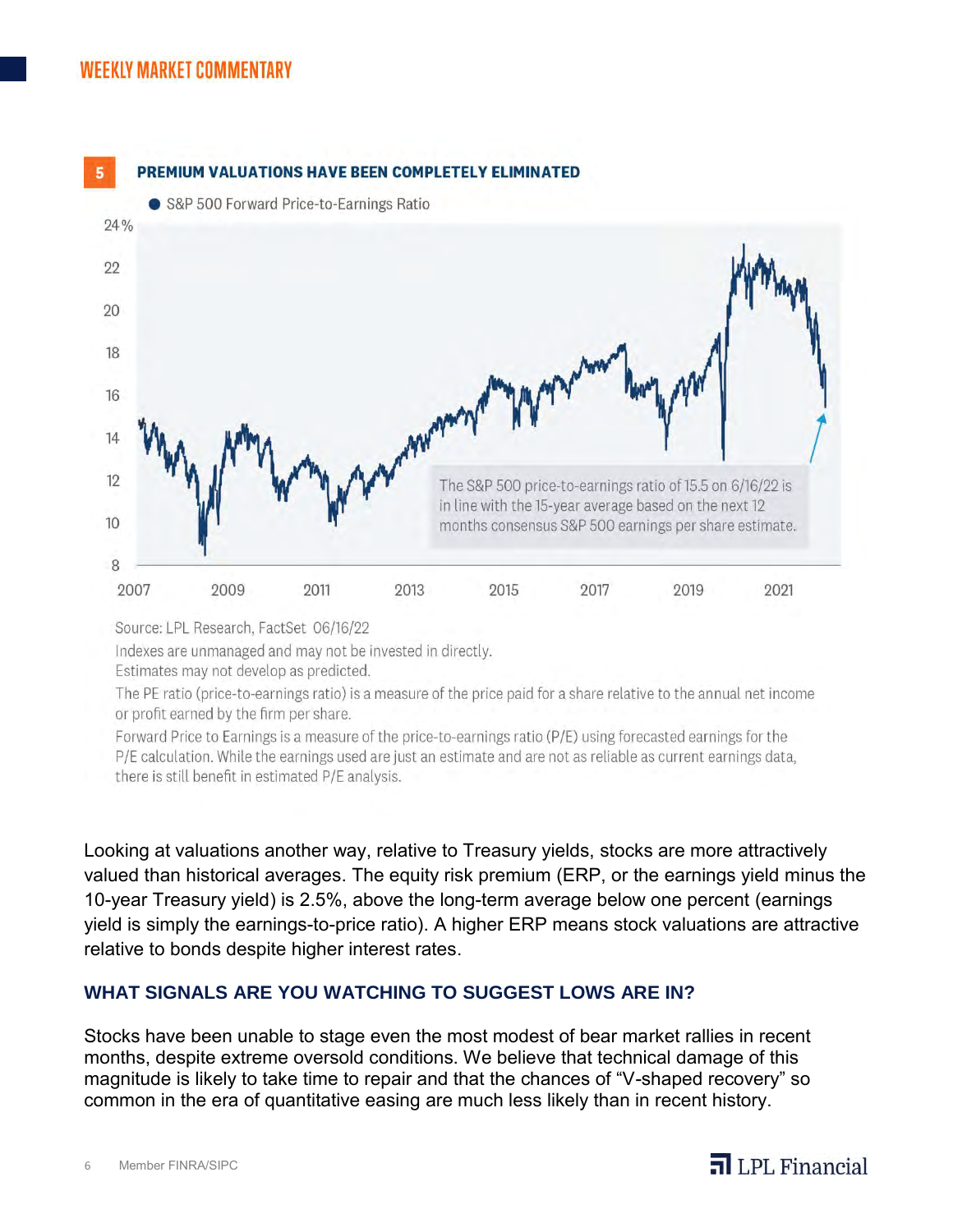Some of the quantitative metrics we are using to help assess the bottoming process include more extreme levels of the VIX (implied volatility index) followed by falling volatility as stocks decline, hedging activity in the options markets, percentages of advancing trading volume versus declining, and extreme breadth of stocks trading below long-term moving averages.

# **CONCLUSION**

We don't know where this bear market will end, but we believe we're getting close. Consumers and businesses faced more severe challenges in some of the worst bear markets of the modern era such as 2000-2002 and 2008-2009, so we would be very surprised if this bear market came anywhere near the magnitudes of those declines. At the same time, we have not seen the indiscriminate selling that we've seen at other major lows to call a bottom right here.

While the Fed made transitory a bad word for the markets, we remain confident that inflation will soon start to improve and continue to get better through year-end and 2023. Once the markets are convinced of that, stocks could turn around. While a positive year for stocks is a lot to ask at this point, we believe the amount of pessimism reflected in stock prices today is highly likely to diminish over the back half of the year, and that is a formula for a potential nice comeback.